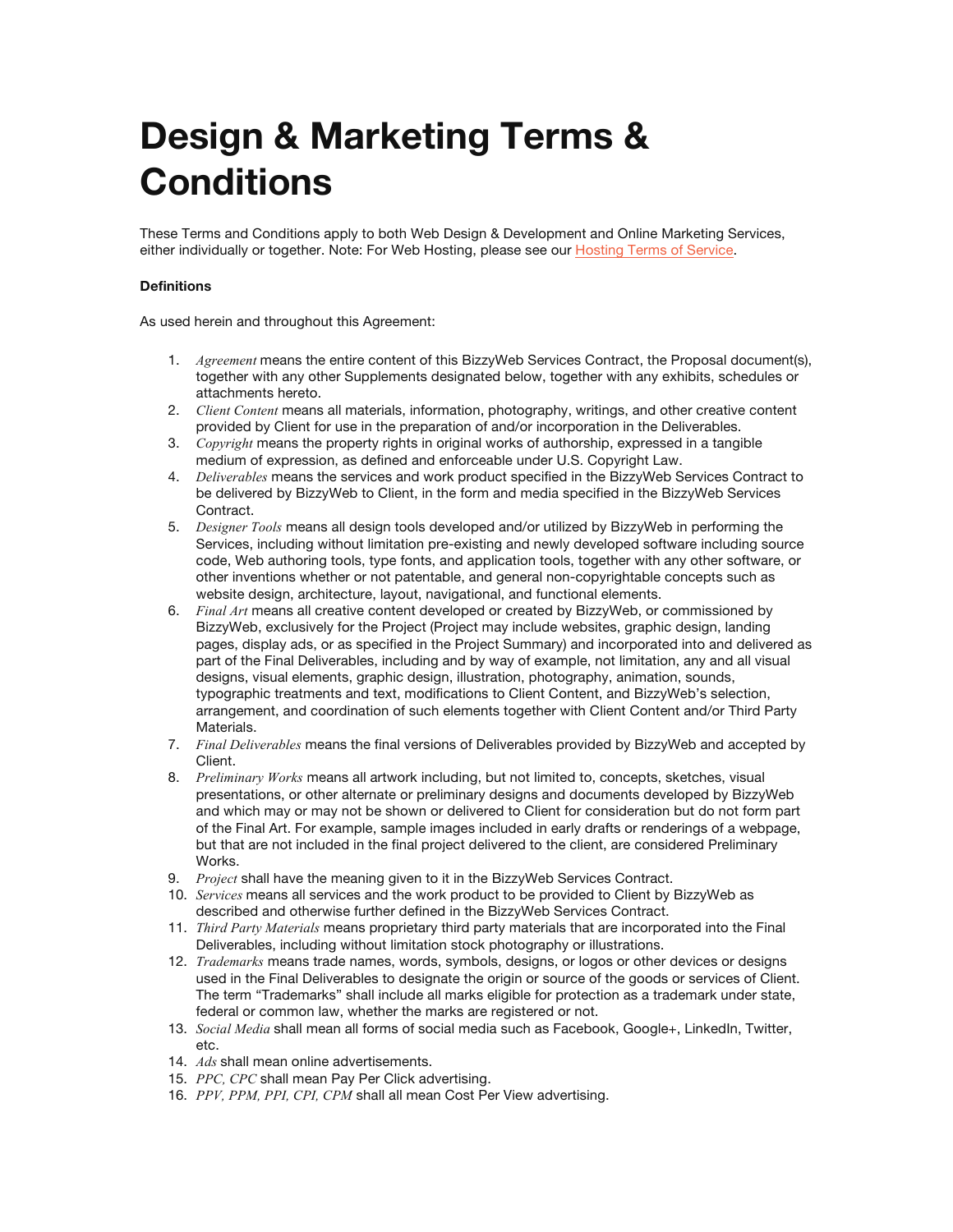- 17. *Display Ads* shall mean advertisements promulgated by any display networks.
- 18. *SEO* shall mean Search Engine Optimization.
- 19. *Video Advertising* shall mean advertising on YouTube.com, Vimeo.com, or any similar public or private video website.
- 20. *Ad Budget* shall mean the advertising budget as set out in the BizzyWeb Services Contract.

## **Expiration**

The terms of the BizzyWeb Services Contract shall be effective for 30 days after presentation to Client. In the event this Agreement is not executed by Client within the time identified, the BizzyWeb Services Contract, together with any related terms and conditions and deliverables, may be subject to amendment, change, or substitution.

## **Fees and Charges**

- 1. *Fees*. In consideration of the Services to be performed by BizzyWeb, Client shall pay to BizzyWeb fees in the amounts and according to the payment structure set forth in the BizzyWeb Services Contract, and all applicable sales, use, or value added taxes, even if calculated or assessed subsequent to the payment structure.
- 2. *Additional Costs.* The Project pricing includes BizzyWeb's fee only. Additional Costs, including but not limited to any and all outside costs, photography and/or artwork licenses, plugin fees, or hosting fees, will be billed to Client unless specifically otherwise provided for in this BizzyWeb Services Contract.
- 3. *Invoices*. All invoices are payable Net 15, or as specified in the Services Contract. Client agrees to pay a monthly service charge of 1.5 percent on all overdue balances. Payments will be credited first to late payment charges and interest and next to the unpaid balance. Client shall be responsible for all collection fees or costs, including attorney fees, incurred in the enforcement of this Agreement. BizzyWeb reserves the right to withhold delivery and any transfer of ownership of any current work if accounts are not current or overdue invoices are not paid in full. All grants of any license to use or transfer of ownership of any intellectual property rights under this Agreement are conditioned upon receipt of payment in full which shall be inclusive of any and all outstanding Additional Costs, taxes, expenses and Fees, charges, or the costs of Changes.
- 4. *Ad Budget*. During the course of Services, BizzyWeb undertakes to pay the Ad Budget amount agreed to in order to meet the direct costs of the advertising campaigns. The Ad Budget shall be paid by BizzyWeb and passed through to client as part of the agreed upon monthly fees for services.

# **Changes**

- 1. *General Changes*. Unless otherwise provided in the BizzyWeb Services Contract, and except as otherwise provided for herein, Client shall pay additional charges for changes requested by Client which are outside the scope of the Services on a time and materials basis, at BizzyWeb's standard hourly rate at the time in effect. Such charges shall be in addition to all other amounts payable under the Proposal or the Services Contract, regardless of any maximum budget, contract price or final price identified therein. BizzyWeb may extend or modify any delivery schedule or deadlines in the BizzyWeb Services Contract and Deliverables as may be required by such Changes.
- 2. *Substantive Changes.* If Client requests or instructs Changes that amount to a revision in or near excess of 50% of the time required to produce the Deliverables, and or the value or scope of the Services, BizzyWeb shall be entitled to submit a new and separate BizzyWeb Services Contract to Client for written approval. Work shall not begin on the revised services until a fully signed revised BizzyWeb Services Contract and, if required, any additional retainer fees, are received by BizzyWeb.
- 3. BizzyWeb will prioritize performance of the Services as may be necessary or as identified in the Proposal, and will undertake commercially reasonable efforts to perform the Services within the time(s) identified in the BizzyWeb Services Contract. Client agrees to review Deliverables within the time identified for such reviews and to promptly either, (a) approve the Deliverables in writing or (b) provide written comments and/or corrections sufficient to identify the Client's concerns,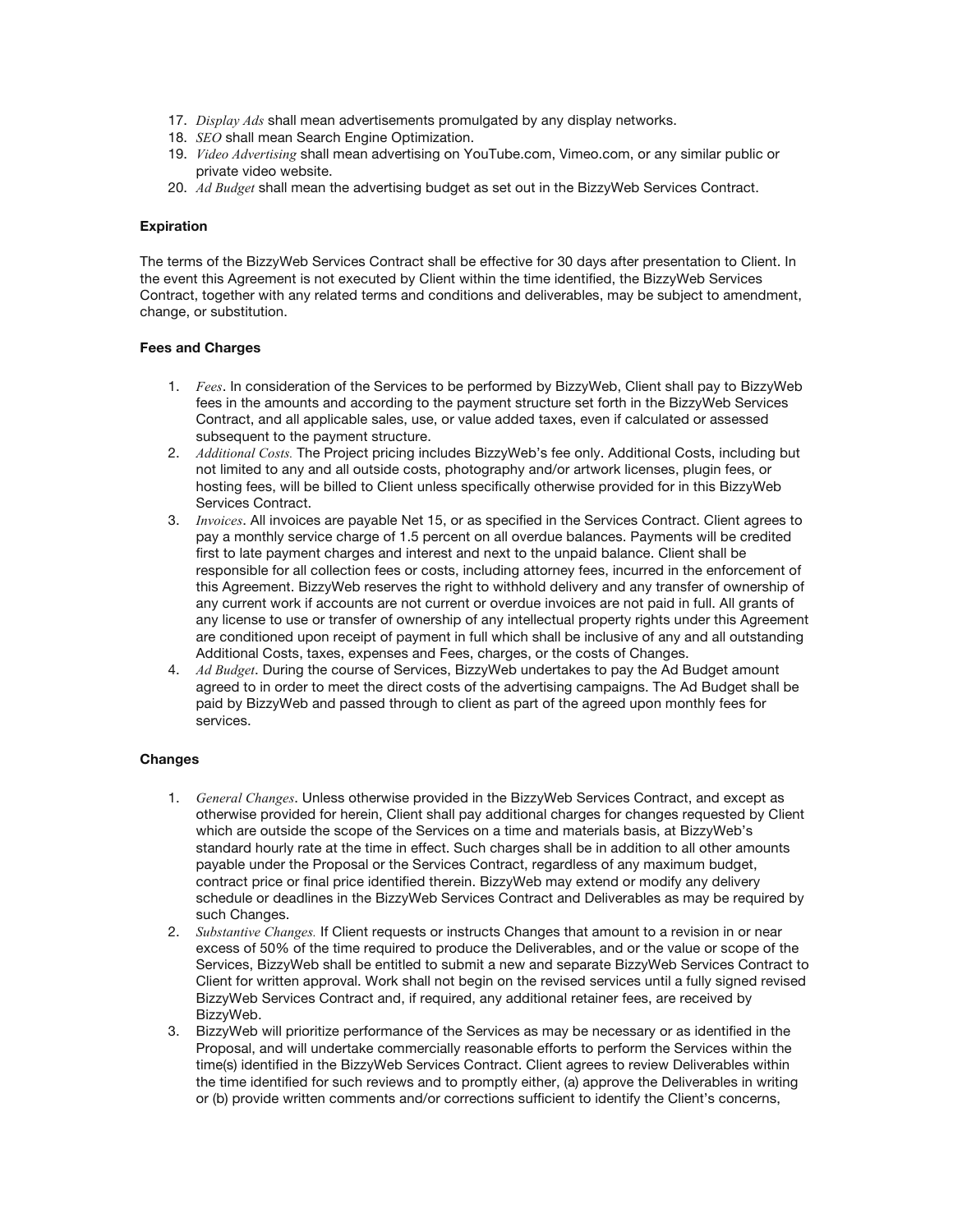objections, or corrections to BizzyWeb. BizzyWeb shall be entitled to request written clarification of any concern, objection, or correction. Client acknowledges and agrees that BizzyWeb's ability to meet any and all schedules is entirely dependent upon Client's prompt performance of its obligations to provide materials and written approvals and/or instructions pursuant to the BizzyWeb Services Contract; and any delays in Client's performance or Changes in the Services or Deliverables requested by Client may delay delivery of the project. Any such delay caused by Client shall not constitute a breach by BizzyWeb of any term, condition, or obligations under this Agreement.

4. *Testing, Review and Acceptance.* BizzyWeb will exercise commercially reasonable efforts to test Deliverables requiring testing and to make all necessary corrections prior to providing Deliverables to Client. Within five (5) business days of receipt of each Deliverable, Client shall notify BizzyWeb in writing of any failure of such Deliverable to comply with the specifications set forth in the BizzyWeb Services Contract, or of any other objections, corrections, changes, or amendments Client wishes made to such Deliverable. Any such written notice shall clearly identify any objection, correction, or change, or amendment desired by Client, and BizzyWeb will undertake to make the same in a commercially timely manner. Any and all objections, corrections, changes, or amendments shall be subject to the terms and conditions of this Agreement. In the absence of such notice, or any response from Client at all, the Deliverable shall be deemed accepted.

## **Client Responsibilities**

Client acknowledges that Client shall be responsible for performing the following in a reasonable and timely manner:

- 1. Communicating administrative or operational decisions to BizzyWeb promptly, as they affect the design or production of Deliverables, and coordinating approvals and meetings with parties other than BizzyWeb;
- 2. Providing Client Content in a form suitable for reproduction or incorporation into the Deliverables without further preparation, unless otherwise expressly provided in the BizzyWeb Services Contract;
- 3. Providing final proofreading and written approval of all project documents. In the event that Client has approved Deliverables but errors, such as typographic errors or misspellings remain in the finished product, Client shall incur the cost of correcting such errors;
- 4. Responding to Content requests by BizzyWeb in a timely manner. In the event Client is unresponsive for a period of four (4) weeks, causing significant delays to the Project, BizzyWeb reserves the right to terminate the Project and this Agreement. In the event BizzyWeb terminates this Agreement under this section, Client may reinstate this Agreement by submitting a written request for reinstatement and paying a Reinstatement Fee of \$500. BizzyWeb may accept or deny Client's request for Reinstatement in BizzyWeb's sole discretion. If BizzyWeb denies the request for reinstatement, the Reinstatement Fee shall be returned to Client. In the event that so much time has passed since termination that BizzyWeb has changed its fee structure or its costs have increased, BizzyWeb reserves the right to ask Client to sign a new Services Contract. The terms outlined in the Termination Clause herein apply unless this Agreement is reinstated.

## **Accreditation/Promotions**

All displays or publication of the Deliverables shall bear accreditation and/or copyright notice in BizzyWeb's name in the form, size, and location as incorporated by BizzyWeb in the Deliverables, or as otherwise directed by BizzyWeb. Client agrees BizzyWeb shall retain the right to reproduce, publish, and display the Deliverables in BizzyWeb's portfolios and websites and other media for the purposes of marketing, promotion, recognition of creative excellence or professional advancement, and to be credited with authorship of the Deliverables in connection with such uses. Client acknowledges that no further compensation by BizzyWeb for these uses of the Deliverables is required. Either party, subject to the other's reasonable approval, may describe its role in relation to the Project and, if applicable, the services provided to the other party on its website and in other promotional materials, and, if not expressly objected to in writing, include a link to the other party's website.

# **Confidential Information**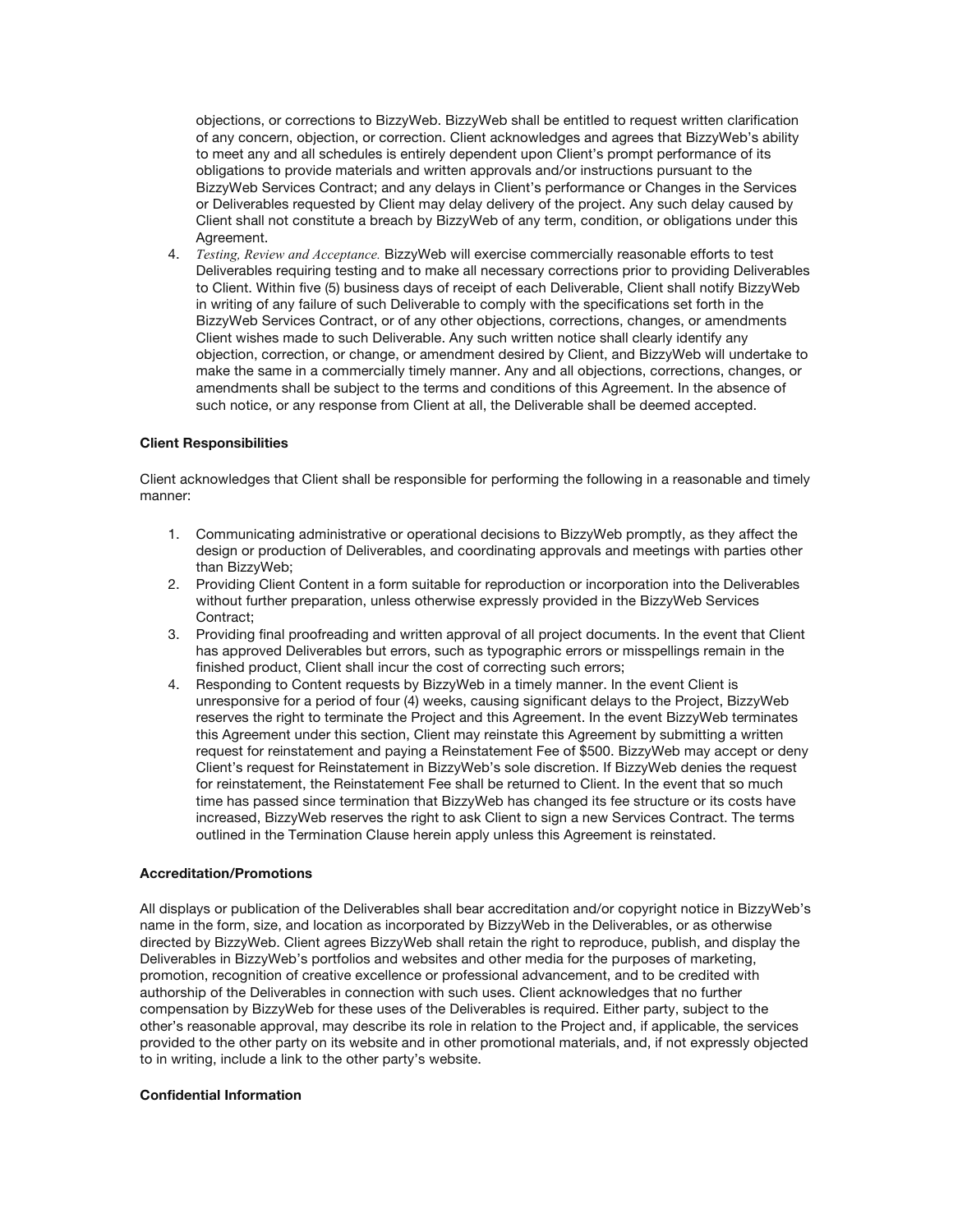Each party acknowledges that in connection with this Agreement it may receive certain confidential or proprietary technical and business information and materials of the other party, including without limitation Preliminary Works. As used in this Agreement, "Confidential Information" shall mean each party's product information, pricing of products, research, development, marketing, business systems, ideas, techniques, trade secrets, financial information concerning the business and customers of each party, information concerning a party's pricing strategies, income, salaries, expenses, and accounts receivable, information relating to each party's clients and potential clients; supplier information, purchasing techniques, advertising strategies, business policies, business plans, and any other information that a party considers proprietary or confidential, whether labeled by that party as "confidential" or not. Each party and its agents and employees shall hold and maintain in strict confidence all Confidential Information, and shall not use any Confidential Information except as may be required by a court or governmental authority. Notwithstanding the foregoing, Confidential Information shall not include any information that is in the public domain or becomes publicly known through no fault of the receiving party, or is otherwise properly received from a third party without an obligation of confidentiality.

# **Relationship of the Parties**

- 1. *Independent Contractor.* BizzyWeb is a contractor, not an employee of Client or any company affiliated with Client. BizzyWeb shall provide the Services under the general direction of Client, but BizzyWeb shall determine, in BizzyWeb's sole discretion, the manner and means by which the Services are accomplished. This Agreement does not create a partnership or joint venture and neither party is authorized to act as agent or bind the other party except as expressly stated in this Agreement. BizzyWeb and the work product or Deliverables prepared by BizzyWeb shall not be deemed a work for hire as that term is defined under Copyright Law. All rights, if any, granted to Client are contractual in nature and are wholly defined by the express written agreement of the parties and the various terms and conditions of this Agreement.
- 2. *BizzyWeb Agents.* BizzyWeb shall be permitted to engage and/or use third party contractors or other service providers as independent contractors in connection with the Services ("BizzyWeb Agents"). BizzyWeb shall have the sole authority to select and engage such third party contractors or other services providers, and shall engage such third parties on terms negotiated in BizzyWeb's sole discretion.
- 3. *No Solicitation.* During the term of this Agreement, and for a period of six (6) months after expiration or termination of this Agreement, Client agrees not to solicit, recruit, or otherwise employ or retain, on a full-time, part-time, consulting, work-for-hire, or any other kind of basis, any designer, employee, or BizzyWeb Agent of BizzyWeb, whether or not said person has been assigned to perform tasks under this Agreement. In the event such employment, consultation, or work-for-hire event occurs, Client agrees that BizzyWeb shall be entitled to damages calculated as either: (a) 25 percent of said person's starting salary with Client, or (b) 25 percent of fees paid to said person if engaged by Client as an independent contractor. In the event of (a) above, payment shall be paid to BizzyWeb within 30 days of the employment starting date. In the event of (b) above, payment will be due at the end of any month in which the independent contractor performed services for Client. BizzyWeb, in the event of nonpayment and in connection with this section, shall be entitled to seek all remedies under law and equity.
- 4. *No Exclusivity.* The parties expressly acknowledge that this Agreement does not create an exclusive relationship between the parties. Client is free to engage others to perform services of the same or similar nature to those provided by BizzyWeb, and BizzyWeb shall be entitled to offer and provide design services to others, solicit other clients and otherwise advertise the services offered by BizzyWeb.

#### **Warranties and Representation**

1. *By Client.* Client represents, warrants, and covenants to BizzyWeb that (a) Client owns all right, title, and interest in, or otherwise has full right and authority to permit the use of Client Content, (b) to the best of Client's knowledge, the Client Content does not infringe the rights of any third party, and use of the Client Content as well as any Trademarks in connection with the Project does not and will not violate the rights of any third parties, (c) Client shall comply with the terms and conditions of any licensing agreements which govern the use of Third Party Materials, and (d) Client shall comply with all laws and regulations as they relate to the Services and Deliverables.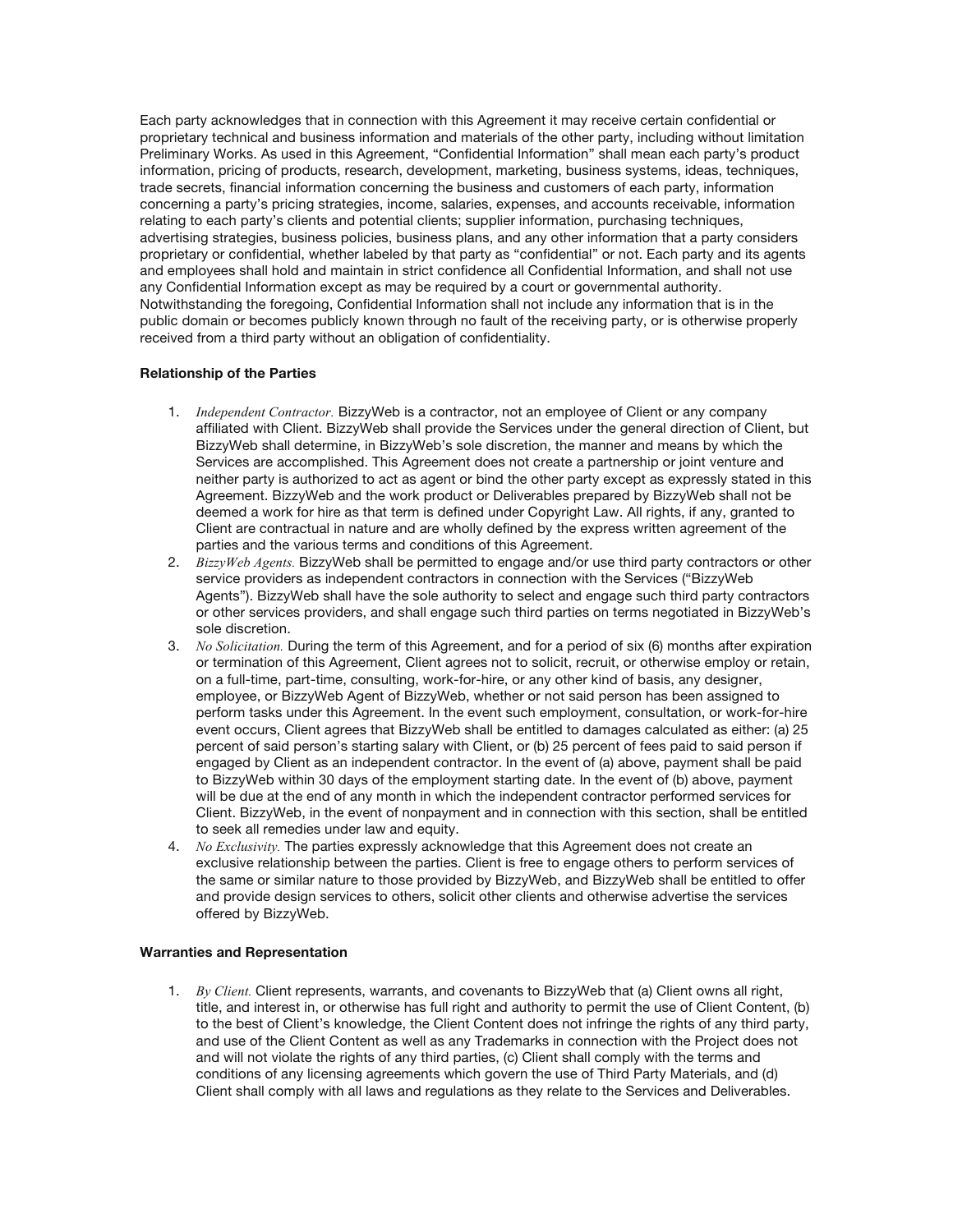- 2. *By BizzyWeb.* BizzyWeb hereby represents, warrants, and covenants to Client that BizzyWeb will provide the Services identified in the Agreement in a professional and workmanlike manner and in accordance with all reasonable professional standards for such services. BizzyWeb further represents, warrants, and covenants to Client that (i) except for Third Party Materials and Client Content, the Final Deliverables shall be the original work of BizzyWeb and/or its independent contractors, (ii) in the event that the Final Deliverables include the work of independent contractors commissioned for the Project by BizzyWeb, BizzyWeb shall have received from such contractors all necessary rights, title, and interest in and to the Final Deliverables sufficient for BizzyWeb to grant the intellectual property rights provided in this Agreement, and (iii) to the best of BizzyWeb's knowledge, the Final Art provided by BizzyWeb and BizzyWeb's subcontractors does not infringe the rights of any party, and use of same in connection with the Project will not violate the rights of any third parties. In the event Client or third parties modify or otherwise use the Deliverables outside of the scope or for any purpose not identified in the Project Brief or this Agreement or contrary to the terms and conditions noted herein, all representations and warranties of BizzyWeb shall be void. EXCEPT FOR THE EXPRESS REPRESENTATIONS AND WARRANTIES STATED IN THIS AGREEMENT, BIZZYWEB MAKES NO WARRANTIES WHATSOEVER. BIZZYWEB EXPLICITLY DISCLAIMS ANY OTHER WARRANTIES OF ANY KIND, EITHER EXPRESS OR IMPLIED, INCLUDING BUT NOT LIMITED TO WARRANTIES OF MERCHANTABILITY OR FITNESS FOR A PARTICULAR PURPOSE OR COMPLIANCE WITH LAWS OR GOVERNMENT RULES OR REGULATIONS APPLICABLE TO THE PROJECT.
- 3. Subject to the representations and warranties of Client in connection with Client Content, BizzyWeb represents and warrants that the Final Deliverables will be free from Deficiencies. For the purposes of this Agreement, "Deficiency" shall mean a failure to comply with the specifications set forth in the Proposal in any material respect, but shall not include any problems caused by Client Content, modifications, alterations or changes made to Final Deliverables by Client or any third party after delivery by BizzyWeb, or the interaction of Final Deliverables with third party applications such as Web browsers other than those specified in the Proposal. The parties acknowledge that Client's sole remedy and BizzyWeb's sole liability for a breach of this Section is the obligation of BizzyWeb to correct any Deficiency identified within the Warranty Period. In the event that at Deficiency is caused by Third Party Materials provided or specified by BizzyWeb, BizzyWeb's sole obligation shall be to substitute alternative Third Party Materials.
- 4. *Designer Tools.* Subject to the representations and warranties of the Client in connection with the materials supplied by Client, BizzyWeb represents and warrants that, to the best of BizzyWeb's knowledge, the Designer Tools do not knowingly infringe the rights of any third party, and use of same in connection with the Project will not knowingly violate the rights of any third parties except to the extent that such violations are caused by Client Content, or the modification of, or use of the Deliverables in combination with materials or equipment outside the scope of the applicable specifications, by Client or third parties.

# **Rights to Deliverables Other Than Final Art**

Client acknowledges that BizzyWeb's Services and development of the Deliverables will involve the creation of content by both Client and BizzyWeb. The rights and ownership of such content shall be as follows:

- 1. *Client Content.* Client Content, including all of Client's pre-existing Trademarks, shall remain the sole property of Client or its respective suppliers, and Client or its suppliers shall be the sole owner of all rights in connection therewith. Client hereby grants to BizzyWeb a nonexclusive, nontransferable license to use, reproduce, modify, display, and publish the Client Content solely in connection with BizzyWeb's performance of the Services and limited promotional uses of the Deliverables as authorized in this Agreement.
- 2. *Third Party Materials.* All Third Party Materials are the exclusive property of their respective owners. BizzyWeb shall inform Client of all Third Party Materials that may be required to perform the Services or otherwise integrated into the Final Art. Under such circumstances BizzyWeb shall inform Client of any need to license, at Client's expense, and unless otherwise provided for by Client, Client shall obtain the license(s) necessary to permit Client's use of the Third Party Materials consistent with the usage rights granted herein. In the event Client fails to properly secure or otherwise arrange for any necessary licenses or instructs the use of Third Party Materials, Client hereby indemnifies, saves and holds harmless BizzyWeb from any and all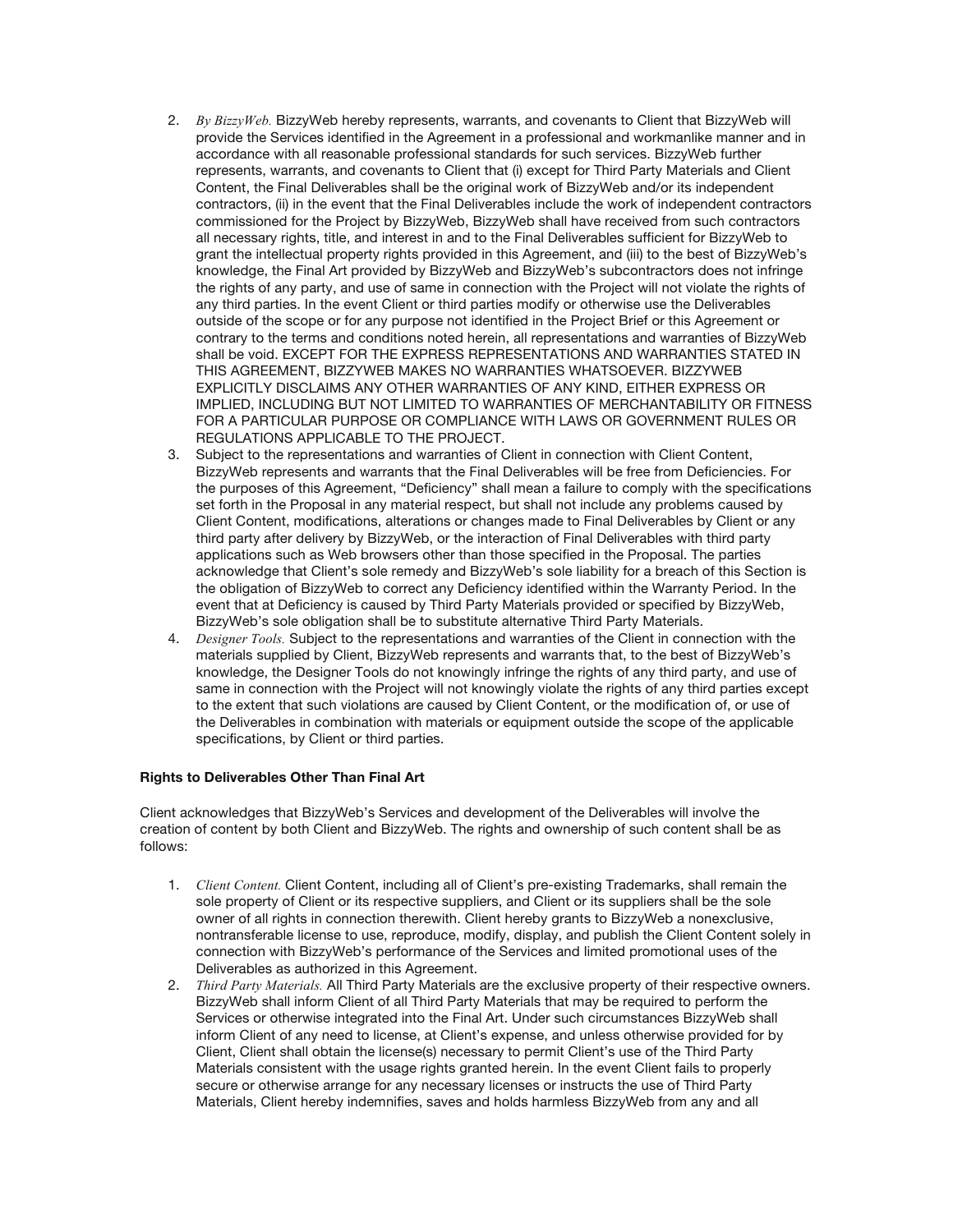damages, liabilities, costs, losses, or expenses arising out of any claim, demand, or action by a third party arising out of Client's failure to obtain copyright, trademark, publicity, privacy, defamation, or other releases or permissions with respect to materials included in the Final Art.

- 3. *Preliminary Works.* BizzyWeb retains all rights in and to all Preliminary Works and all Preliminary Works shall remain the exclusive property of BizzyWeb. Please refer to the Definitions on page one for what is included in Preliminary Works.
- 4. Upon completion of the Services and expressly conditioned upon full payment of all fees, costs, and out-of-pocket expenses due, BizzyWeb assigns to Client all ownership rights, including any copyrights, in and to any artworks or designs comprising the works created by BizzyWeb for use by Client as a Trademark. BizzyWeb shall cooperate with Client and shall execute any additional documents reasonably requested by Client to evidence such assignment. Client shall have sole responsibility for ensuring that any proposed trademarks or Final Deliverables intended to be a Trademark are available for use in commerce and federal registration and do not otherwise infringe the rights of any third party. Client hereby indemnifies, saves and holds harmless BizzyWeb from any and all damages, liabilities, costs, losses, or expenses arising out of any claim, demand, or action by any third party alleging any infringement arising out of Client's use and/or failure to obtain rights to use or use of the Trademark.
- 5. *BizzyWeb Tools.* All BizzyWeb Tools are and shall remain the exclusive property of BizzyWeb. BizzyWeb hereby grants to Client a nonexclusive, non-transferable (other than the right to sublicense such uses to Client's web hosting or internet service providers), perpetual, worldwide license to use the BizzyWeb Tools solely to the extent necessary with the Final Deliverables for the Project. Client may not directly or indirectly, in any form or manner, decompile, reverse engineer, create derivative works, or otherwise disassemble or modify any BizzyWeb Tools comprising any software or technology of BizzyWeb.

# **Rights to Final Art**

Upon completion of Services, and expressly subject to full payment of all fees, costs, and expenses due, BizzyWeb hereby assigns to Client all right, title and interest, including without limitation copyright and other intellectual property rights, in and to the Final Art, except for BizzyWeb Tools. BizzyWeb agrees to reasonably cooperate with Client and shall execute any additional documents reasonably necessary to evidence such assignment.

# **Support Services**

- 1. *Warranty Period.* "Support Services" means commercially reasonable technical support and assistance to maintain and update the Deliverables, including correcting any errors or Deficiencies, but shall not include the development of enhancements or changes to the Project or other services outside the scope of the Proposal. During the first five (5) business days after the Project Launch and the expiration of this Agreement ("Warranty Period"), BizzyWeb shall provide up to three (3) hours of Support Services at no additional cost to Client. Additional time shall be billed at BizzyWeb's regular hourly support rate, then in effect upon the date of the request for additional support.
- 2. *Maintenance Period.* Upon expiration of the Warranty Period and dependent upon Client being hosted with BizzyWeb, BizzyWeb will provide Support Services for the following twelve (12) months (the "Maintenance Period") BizzyWeb shall provide up to the contracted hourly limit of Support Services allowances at no additional cost to Client. All additional time shall be billed at BizzyWeb's regular hourly support rate, then in effect upon the date of the request for additional support. The Maintenance Period will be automatically extended every twelve (12) months for a one-year period, unless cancelled in writing by Client. Support allowances are subject to change at any time and Client will be notified in advance of any changes.

#### **Enhancements**

During the Maintenance Period, Client may request that BizzyWeb develop enhancements to the Deliverables, and BizzyWeb shall exercise commercially reasonable efforts to prioritize BizzyWeb's resources to create such enhancements. The parties understand that BizzyWeb's preexisting obligations to third parties existing on the date of the request for enhancements may delay the immediate execution of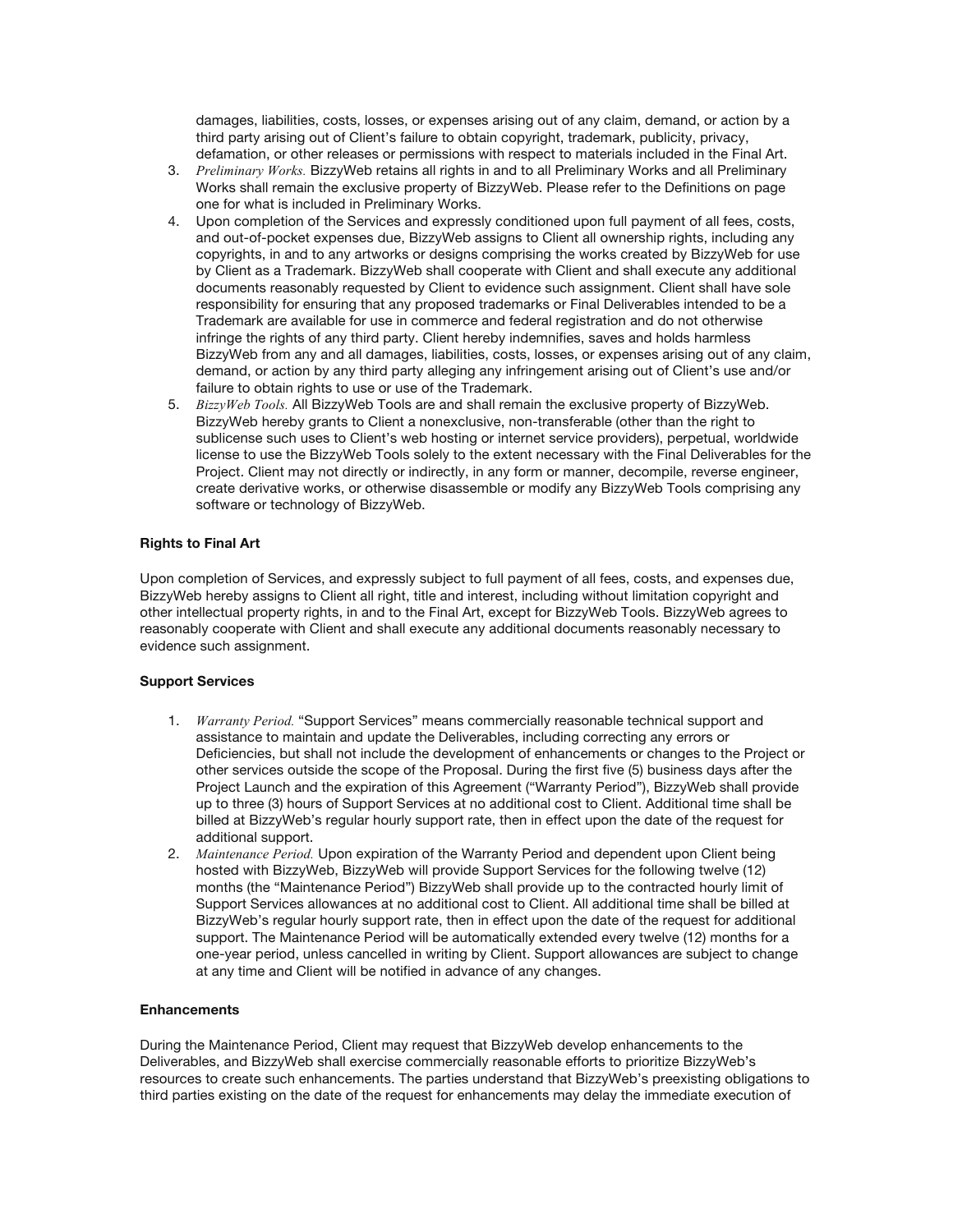any such requested enhancements. Such enhancements shall be provided on a time and materials basis at BizzyWeb's price then in effect for such services.

## **Online Marketing Services**

BizzyWeb will provide Client with certain Online Marketing Services including, but not limited to, one or more of the following depending on which Online Marketing Services are selected by Client within the Services Contract, if any.

- 1. Social Media
- 2. Online Ads
- 3. Pay Per Click Ads (PPC, CPC)
- 4. Cost Per View Ads (PPV, PPM, PPI, CPI, CPM)
- 5. Display Ads
- 6. SEO
- 7. Video Advertising

Client authorizes BizzyWeb to use client pictures, logos, trademarks, web site images, pamphlets, content, or other items as requested by BizzyWeb, for any use as deemed necessary by BizzyWeb for Online Marketing purposes.

## **Advertising**

- 1. *Provision of Information.* In order to enable BizzyWeb to create and promulgate appropriate advertisements Client agrees to provide BizzyWeb with:
	- 1. An executive summary of Client and its area of operation.
	- 2. A detailed description of the product or services being advertised including information relevant to advertising, such as cost, payment means, refund policy, etc.
	- 3. An indication of the intended purpose of advertising (whether to promote a given product or service or raise brand awareness or product awareness or both).
	- 4. A detailed budget for advertising.
	- 5. Access to Client's traffic statistics to allow BizzyWeb to tailor and improve the advertising as well as tracking commission, if applicable.

The performance by BizzyWeb of its obligations under the Services Contract is conditional upon receipt of the above and changes in these requirements must be notified in writing as soon as practical.

- 1. *Obligations of BizzyWeb.* It is agreed that:
	- 1. BizzyWeb may use the following means to promote the products or services of Client as agreed between the Parties from time to time:
		- 1. SEO
		- 2. Text Ads
		- 3. Image Ads
		- 4. PPC Ads
		- 5. PPV Ads
		- 6. Social Media Advertising
		- 7. Advertisements on Websites (to be specified in writing within the project)
		- 8. Video Advertising
- 1. BizzyWeb shall not promote any advert without that advert being first approved by the Company.
- 2. BizzyWeb agrees that it will surrender to Client the following items on the termination of the Services Contract:
	- 1. A full list of keywords used in connection with the advertisement or SEO.
	- 2. All advertising copy and creative.
	- 3. Full details of the PPC or PPV strategy including targeted territories, budgets, and any other demographics.
	- 4. Full details of all traffic received or directed under the campaign, including Google Analytics information or similar.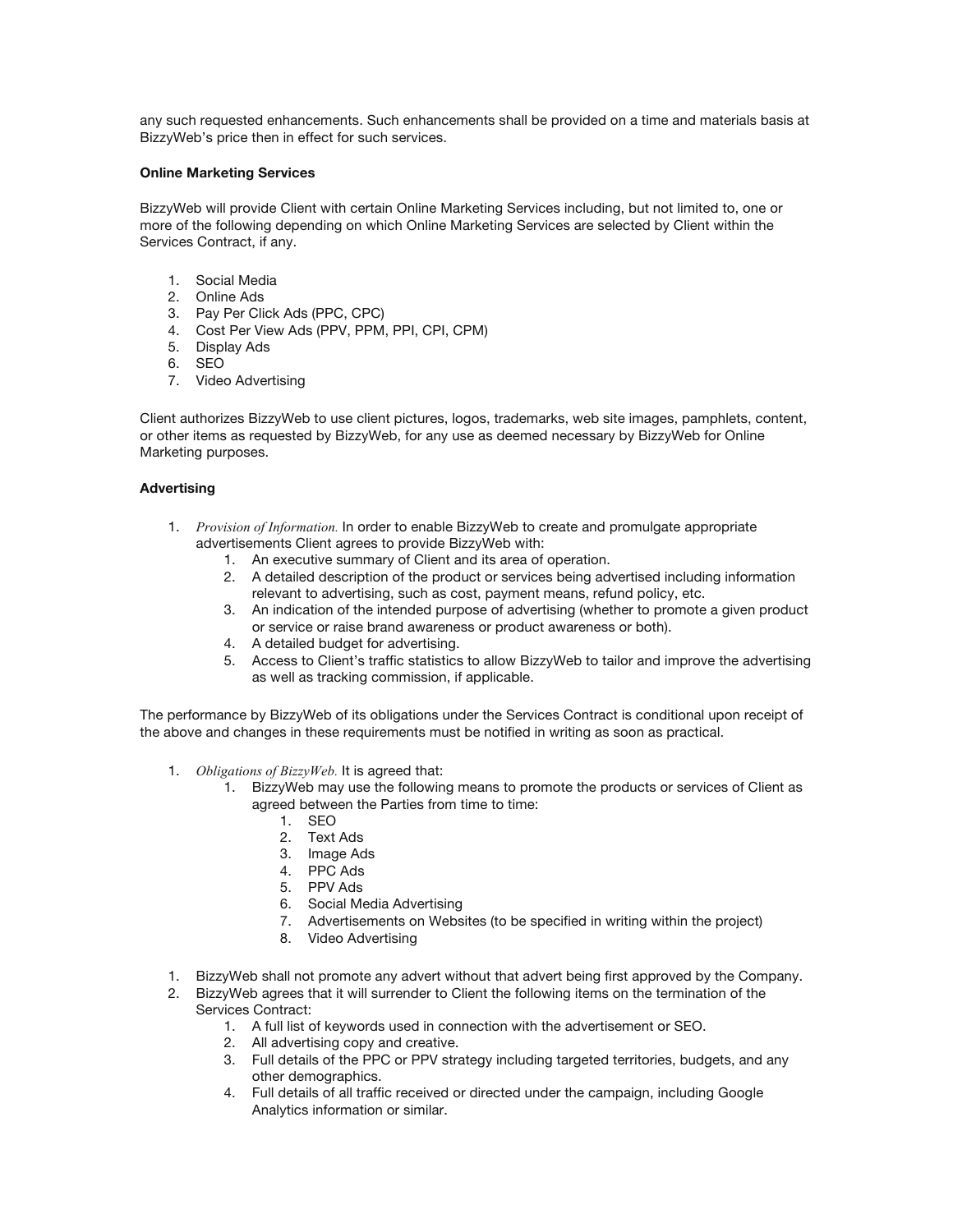- *Warranties and Indemnities.* It is agreed that:
	- 1. BizzyWeb warrants that BizzyWeb will use only those means of advertising approved by Client and BizzyWeb undertakes not to use any other means of advertising without the prior written approval of Client.
	- 2. Where BizzyWeb is holding or otherwise controlling an Ad Budget, BizzyWeb undertakes to use this budget in its entirety for advertising and not for any other purpose.
	- 3. BizzyWeb undertakes to pause or stop all advertising on the express written instruction of Client in writing.
	- 4. Client undertakes to pay all fees promptly and not to unreasonable withhold payment.
	- 5. BizzyWeb warrants that BizzyWeb will use only material expressly authorized by Client and will use only entirely original material and will not infringe the copyright of any third party.

#### **Indemnification/Liability**

- 1. *By Client.* Client agrees to indemnify, save and hold harmless BizzyWeb and its owners, employees, designers, and independent contractors, from any and all damages, liabilities, costs, losses or expenses arising out of any claim, demand, or action by a third party arising out of: (a) any breach of Client's responsibilities or obligations, representations, or warranties under this Agreement; (b) any claims of infringement of Client's trademarks, copyrights, or other intellectual property; and (c) Client's misuse of or modifications to the Final Deliverables, Original Art or BizzyWeb Tools. Under such circumstances BizzyWeb shall promptly notify Client in writing of any claim or suit. Client shall have sole control of the defense and all related settlement negotiations; BizzyWeb may provide Client with commercially reasonable assistance, information, and authority necessary to perform Client's obligations under this section. Client will reimburse the reasonable out-of-pocket expenses incurred by BizzyWeb in providing such assistance.
- 2. *By BizzyWeb.* Subject to the terms, conditions, express representations and warranties provided in this Agreement, BizzyWeb agrees to indemnify, save and hold harmless Client from any and all damages, liabilities, costs, losses, or expenses arising out of any finding of fact which is inconsistent with BizzyWeb's representations and warranties made herein, except in the event any such claims, damages, liabilities, costs, losses, or expenses arise directly as a result of negligence or misconduct of Client provided that (a) Client promptly notifies BizzyWeb in writing of the claim; (b) BizzyWeb shall have sole control of the defense and all related settlement negotiations; and (c) Client shall provide BizzyWeb with the assistance, information, and authority necessary to perform BizzyWeb's obligations under this section. Notwithstanding the foregoing, BizzyWeb shall have no obligation to defend or otherwise indemnify Client for any claim or adverse finding of fact arising out of or due to Client Content, any unauthorized content, improper or illegal use of any Deliverables, or the failure to update or maintain any Deliverables provided by BizzyWeb.
- 3. *In Relation to Advertising.* BizzyWeb warrants that BizzyWeb will use only those means of advertising approved by Client and BizzyWeb undertakes not to use any other means of advertising without the prior written approval of Client. Where BizzyWeb is holding or otherwise controlling an Ad Budget, BizzyWeb undertakes to use this budget in its entirety for advertising and not for any other purpose. BizzyWeb undertakes to pause or stop all advertising on the express written instruction of Client in writing. Client undertakes to pay all fees promptly and not to unreasonable withhold payment. BizzyWeb warrants that BizzyWeb will use only material expressly authorized by Client and will use only entirely original material and will not infringe the copyright of any third party. BizzyWeb warrants that BizzyWeb will not use any false or misleading statements in their advertisements whether by statement, act, omission or implication. BizzyWeb warrants that BizzyWeb will not use any vulgar, offensive or disreputable means of advertising. The obligations and benefits under the Services Contract may be assigned by either Party provided that the other Party first agrees in writing of said assignment. The failure or delay by either Party to enforce any term of this Services Contract or to act upon a breach of any term shall not constitute a waiver of their rights. Both Parties warrant that they will not do anything to hinder or adversely affect the execution of the other Parties' duties under this Services Contract.
- 4. *Limitation of Liability.* THE SERVICES AND THE WORK PRODUCT OF BIZZYWEB ARE SOLD "AS IS." IN ALL CIRCUMSTANCES, THE MAXIMUM LIABILITY OF BIZZYWEB, ITS DIRECTORS, OFFICERS, EMPLOYEES, DESIGN AGENTS AND AFFILIATES ("DESIGN PARTIES"), TO CLIENT FOR DAMAGES FOR ANY AND ALL CAUSES WHATSOEVER, AND CLIENT'S MAXIMUM REMEDY, REGARDLESS OF THE FORM OF ACTION, WHETHER IN CONTRACT, TORT, OR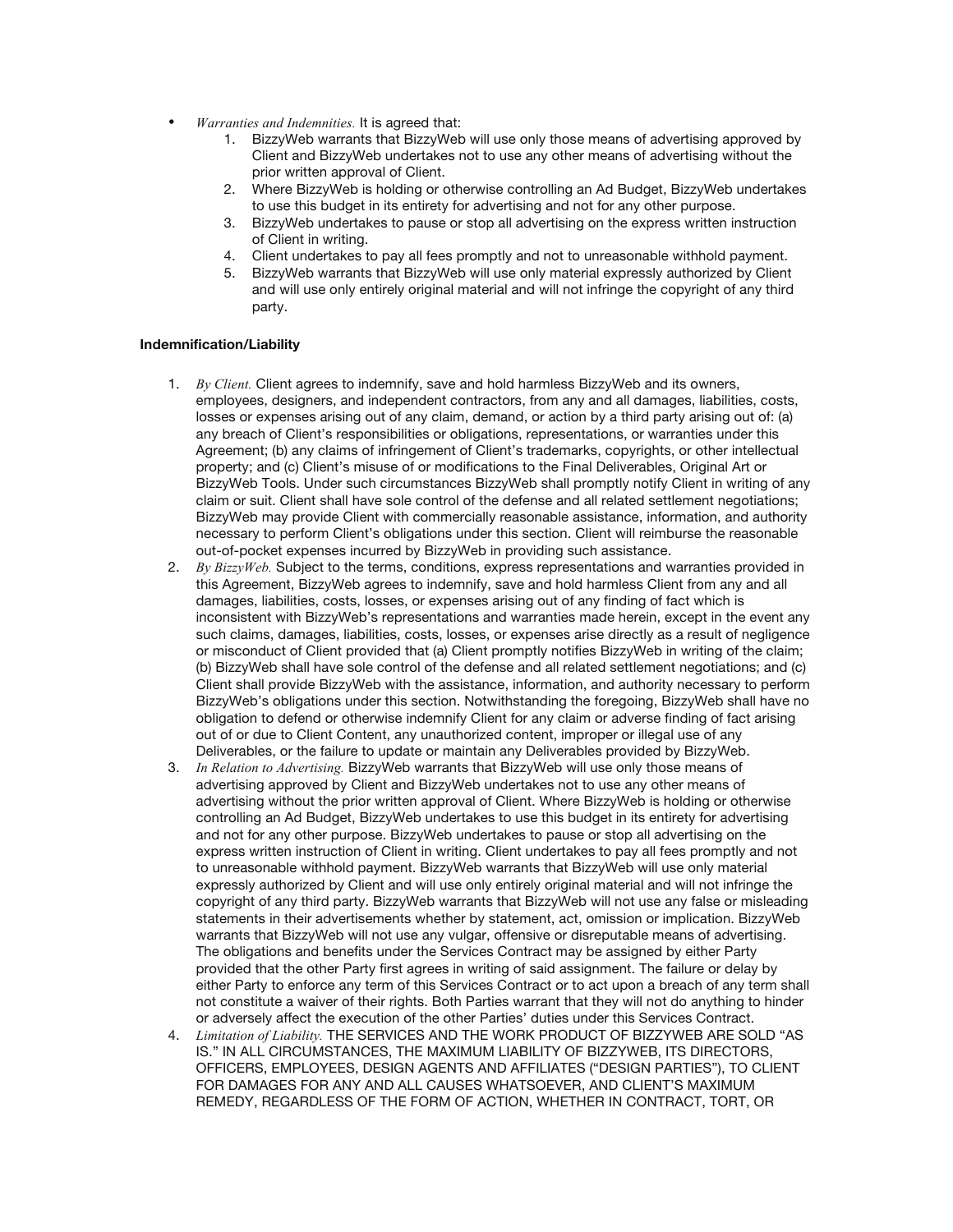OTHERWISE, SHALL BE LIMITED TO REFUND OF THE NET PROFIT OF BIZZYWEB FROM SERVICES PROVIDED TO CLIENT. IN NO EVENT SHALL BIZZYWEB BE LIABLE FOR ANY LOST DATA OR CONTENT, LOST PROFITS, BUSINESS INTERRUPTION, OR FOR ANY INDIRECT, INCIDENTAL, SPECIAL, CONSEQUENTIAL, EXEMPLARY, OR PUNITIVE DAMAGES ARISING OUT OF OR RELATING TO THE MATERIALS OR THE SERVICES PROVIDED BY BIZZYWEB, EVEN IF BIZZYWEB HAS BEEN ADVISED OF THE POSSIBILITY OF SUCH DAMAGES, AND NOTWITHSTANDING THE FAILURE OF ESSENTIAL PURPOSE OF ANY LIMITED REMEDY.

## **Compliance with Laws**

Client, upon acceptance of the Deliverables, shall be responsible for conformance with all laws relating to software and technology.

## **Term and Termination**

- 1. This Agreement shall commence on the Effective Date and shall remain effective until the Services are completed and delivered or terminated earlier in accordance with the terms of this Agreement.
- 2. This Agreement may be terminated at any time by either party effective immediately upon giving written notice to the other party.
- 3. This Agreement may also be terminated by the mutual agreement of the parties.
- 4. This Agreement may be terminated in writing for cause if any party:
	- 1. Becomes insolvent, files a petition in bankruptcy, makes an assignment for the benefit of its creditors; or
	- 2. Breaches any of its material responsibilities or obligations under this Agreement, which breach is not remedied within fifteen (15) business days from receipt of written notice of such breach.
- 5. In the event of termination, BizzyWeb shall be compensated for the Services performed through the date of termination in the amount of the greatest of: (a) any advance payment, (b) a prorated portion of the fees due, and at a minimum (c) hourly fees for work performed by BizzyWeb or BizzyWeb's agents, plus all expenses, Additional Costs, and out of pocket costs incurred by BizzyWeb through the date of termination. BizzyWeb will not refund any fees for work performed up to the date of cancellation.
- 6. In the event of termination by Client and upon full payment of compensation as provided herein, BizzyWeb grants to Client such right and title as provided for in this Agreement with respect to those Deliverables provided to, and accepted by Client as of the date of termination.
- 7. Upon expiration or termination of this Agreement: (a) each party shall return or, at the disclosing party's request, destroy the Confidential Information of the other party, and (b) other than as provided herein, all rights and obligations of each party under this Agreement, exclusive of the Services, shall survive.

#### **General**

- 1. *Modification/Waiver.* This Agreement may be modified by the parties. Any modification of this Agreement must be in writing, except that BizzyWeb's invoices may include, and Client shall pay, expenses or costs that Client authorizes by electronic mail in cases of extreme time sensitivity. Failure by either party to enforce any right or seek to remedy any breach under this Agreement shall not be construed as a waiver of such rights nor shall a waiver by either party of default in one or more instances be construed as constituting a continuing waiver or as a waiver of any other breach.
- 2. All notices to be given hereunder shall be transmitted in writing either by facsimile, electronic mail, or a message within BizzyWeb's Project Management System ("PMS") with return confirmation of receipt of by certified or registered mail, return receipt requested, and shall be sent to the addresses identified below, unless notification of change of address is given in writing. Notice shall be effective upon receipt or in the case of fax, e-mail, or PMS message, upon confirmation of receipt.
- 3. *No Assignment.* Neither party may assign, whether in writing or orally, or encumber its rights or obligations under this Agreement or permit the same to be transferred, assigned, or encumbered by operation of law or otherwise, without the prior written consent of either party.